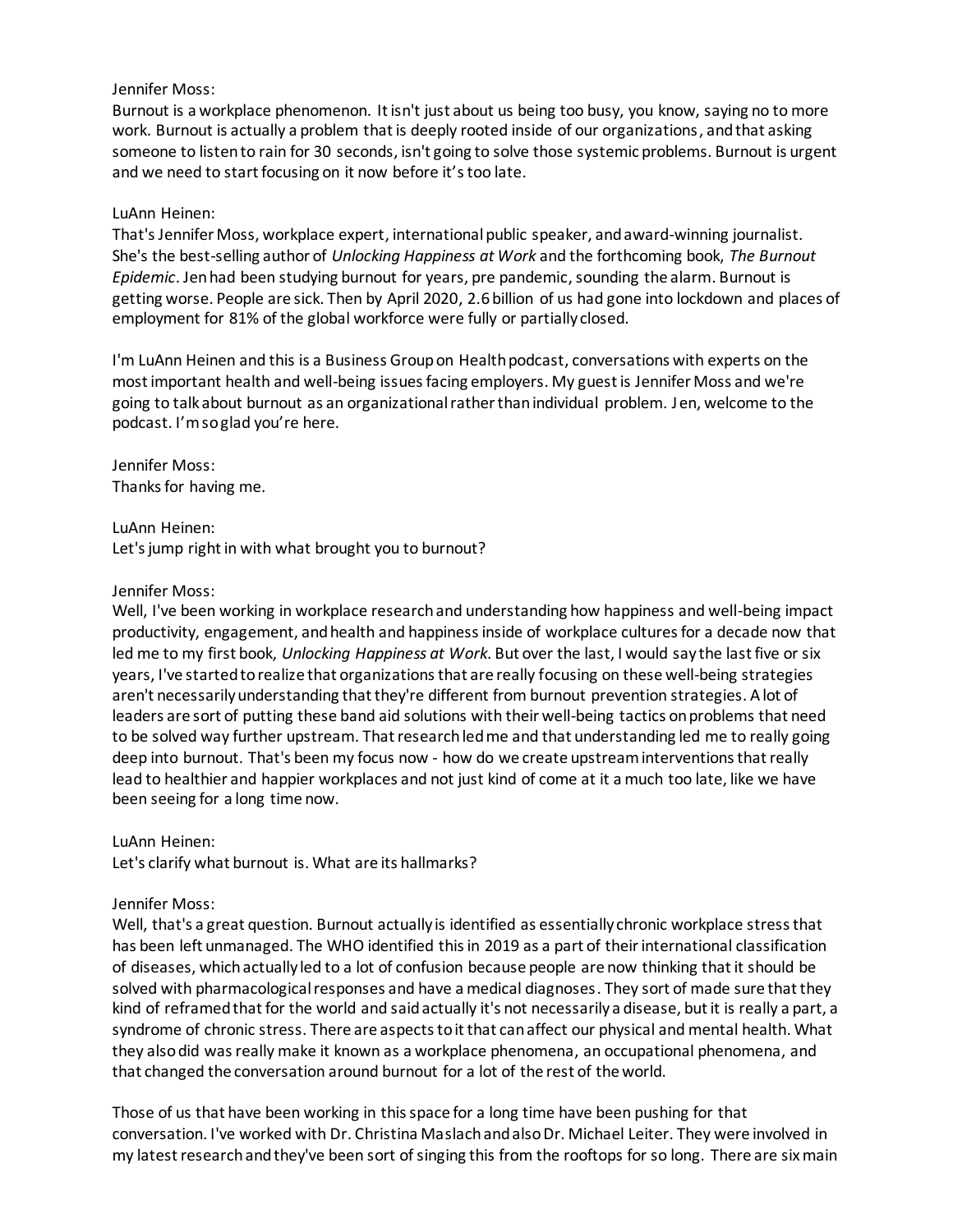causes of burnout and all of them really tie back to the organization and the leadership level. I want to make the caveat that self-care and well-being are very important. They are important optimizational tools for people's mental health and well-being, but they are not burnout prevention tools.

# LuAnn Heinen:

I want to talk some more about that, but first Mental Health America's *2021 Mind The Workplace Report* says four in five employees feel emotionally drained from their work, which they characterize as an early sign of burnout. How bad would you say burnout is right now?

# Jennifer Moss:

It is exponentially worse than it was before and it was really bad before. It had already been something that was the leading cause of death in the U.S., not *the* leading, but one of the top six.

# LuAnn Heinen:

Did you say that burnout is a leading cause of death?

# Jennifer Moss:

One of the lead causes of death in the U.S. It's within the top six, within workplace stress in general<sup>1</sup>. It's a major predictor. There's hundreds of thousands of dollars that we spend in our health outlay.

LuAnn Heinen: How bad is it right now?

# Jennifer Moss:

It is exponentially worse. It was a problem before, a major problem before and why I'd invested so much time in it. But in the last year, I say it's really been like putting a match to a workforce in drought. We had these big systemic problems going on for years, and then you have a crisis which tends to exacerbate existing problems already. What happens is it highlights where there were gaps. Obviously we know that there's been pay gap for years. We know that women have been disproportionately affected in the workforce before COVID. Now we're seeing a really huge exodus of women from the workforce, because there were so many problems that hadn't been solved, like the fact that they are responsible for so much more familial expectations and that juggling has just made it very difficult for women to handle both.

We also saw issues with insufficient rewards for efforts. You see people in the front lines, doctors, nurses, those in the police force, we see a lot of people that should have been considered essential workers, that weren't nurses, working insanely more hours than before and not getting the pay that they deserve. Same with teachers. We put them into another baptism by trial, getting them to learn technology on the spot, something that should have been well prepared long before COVID. All of these things, and I could name many examples, but so many of these things all just came together and we sped up the future of work by a decade and we weren't prepared for it.

 $<sup>1</sup>$  References on stress as a leading cause of death: Stress has been identified as "a major contributing</sup> factor to the six leading causes of death in the United States." (Salleh MR. Life event, stress and illness. *Malays J Med Sci*. 2008;15(4):9-18.) There is also research to indicate that workplace stress is a leading cause of death in the U.S. [\(McGregor](https://www.washingtonpost.com/people/jena-mcgregor/) J. This professor says the workplace is the fifth leading cause of death in the U.S. *The Washington Post.* March 22, 2018.

[https://www.washingtonpost.com/news/on-leadership/wp/2018/03/22/this-professor-says-the-workplace](https://www.washingtonpost.com/news/on-leadership/wp/2018/03/22/this-professor-says-the-workplace-is-the-fifth-leading-cause-of-death-in-the-u-s/)[is-the-fifth-leading-cause-of-death-in-the-u-s/](https://www.washingtonpost.com/news/on-leadership/wp/2018/03/22/this-professor-says-the-workplace-is-the-fifth-leading-cause-of-death-in-the-u-s/).)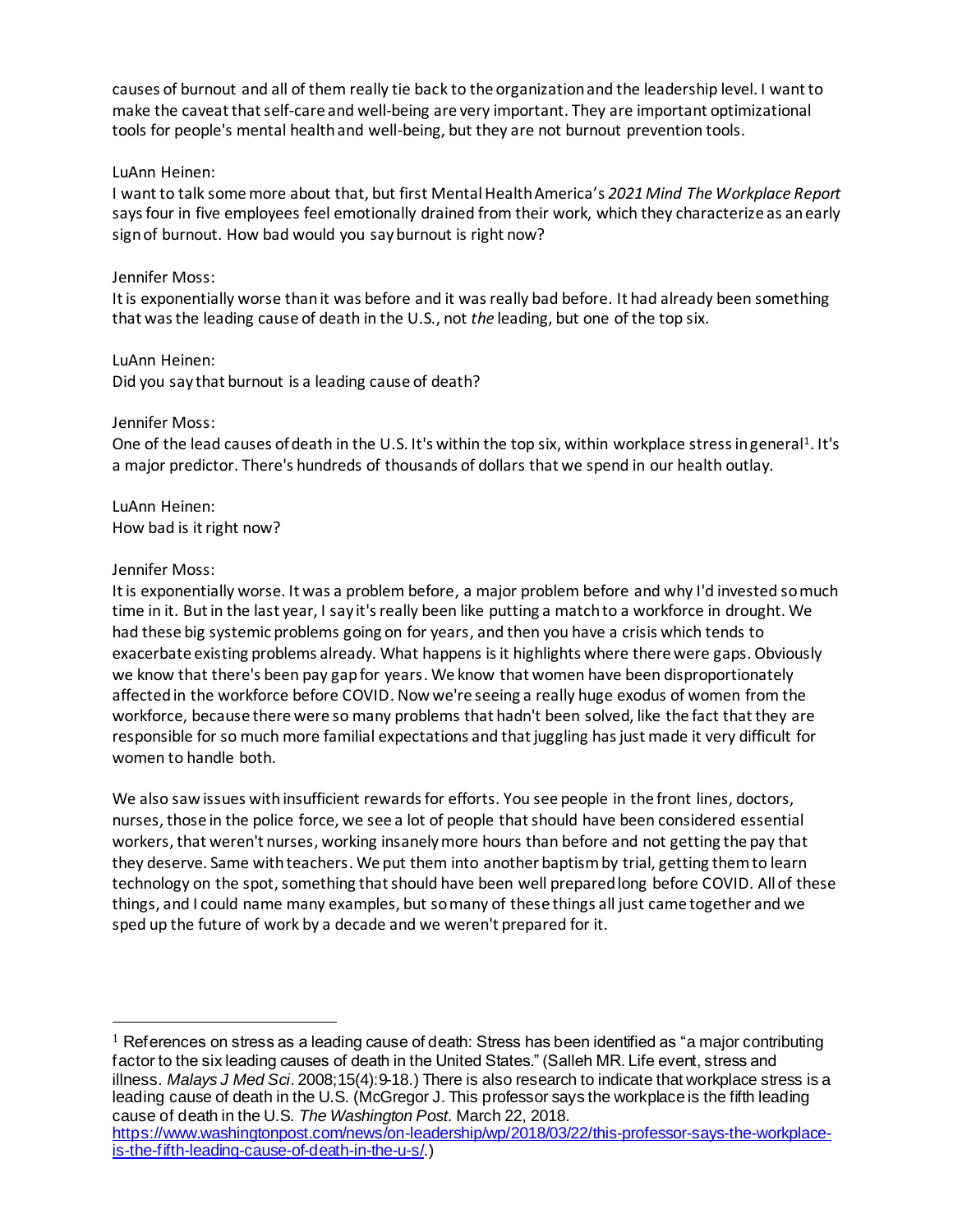## LuAnn Heinen:

Picking up on part of what you were just talking about, is this problem in equal concern for different types of workers – remote, in office, frontline. I mean everyone's situation is different. You talked a lot about mothers. We know what a particular challenge it's been for women. What about by type of worker?

## Jennifer Moss:

We did see in our data that essential workers were the most hit. We also see that there's different types of burnout for different types of people. Especially now we're seeing zoom burnout affecting those people in the knowledge-based economy, people working from home, it's a much different experience for them, women are disproportionately affected like I mentioned. We're also seeing this layered effect on people of color that are dealing with social and civil unrest and then they're also dealing with just the regular inequities at work. We're also seeing millennials are most impacted from a loneliness and isolation standpoint. They're highly lonely and in our research they were the most hard hit. People living alone compared to those that have supports and single parents, and again those like single occupancy dwellers, they are being the most impacted. It seems like burnout is being spread all around. There doesn't seem to be one group that is necessarily more impacted. However, the frontline workers and those in health care and those in teaching, we've seen definitely experiencing a rapid increase in burnout, but they were already in real risk and real danger leading up to the pandemic.

## LuAnn Heinen:

One of the *Harvard Business Review* articles you wrote is titled, *Burnout Is About Your Workplace, Not Your People*. Why do you say that burnout is not an individual problem?

## Jennifer Moss:

Well, what we've done for a long time is sort of pushed that back to the individual to manage their own self-care, to reduce their burnout. You see lots of articles about how to say no to your boss around workload, and I actually feel like that just say no standpoint or phrase is so steeped in privilege and bias. There's a lot of people that can't say no or don't have the environment where it's easy for them to do that. Especially women don't feel as comfortable as their male counterparts to say I don't feel like I can handle this workload. There's a bunch of things that I think have just been played out for a long time. It's made it an individual problem to solve, but as you really look at those root causes, which is unsustainable workload, perceived lack of control, so micro-managing those insufficient rewards for effort, lack of supportive community which means lack of healthy relationships in the workplace, lack of fairness and mismatched values and skills. All of those six causes are really infrastructure and policybased issues. We do have a role to play and there are personalities more at risk and we should go to work as well as we possibly can from within our control. But, yes, it's a myth to expect our employers should make us happy, but it's also an expectation that they don't distract, detract, or decrease our happiness. That is one of the things that we need to understand. It's a company problem. It's not a selfcare employee problem. It's not just a leadership problem. It's a we problem to solve.

# LuAnn Heinen:

The tools for well-being you've said won't specifically prevent burnout - more yoga, wellness technology, meditation apps, gym memberships, that kind of thing - you're saying don't count on that to prevent burnout, but are there protective factors at the individual or organizational level?

#### Jennifer Moss:

I think yes, that you have individuals that should be still practicing self-care, and well-being perks are a phenomenal thing for an organization to provide. Providing those subsidized gym memberships and WellTech, more yoga onsite, and all those things that really help for you to optimize your mental health. That it's an opt-in offering is really great because we shouldn't ignore the help that we're being given, because it does us more harm than good. We really do need to see that there are other tools that can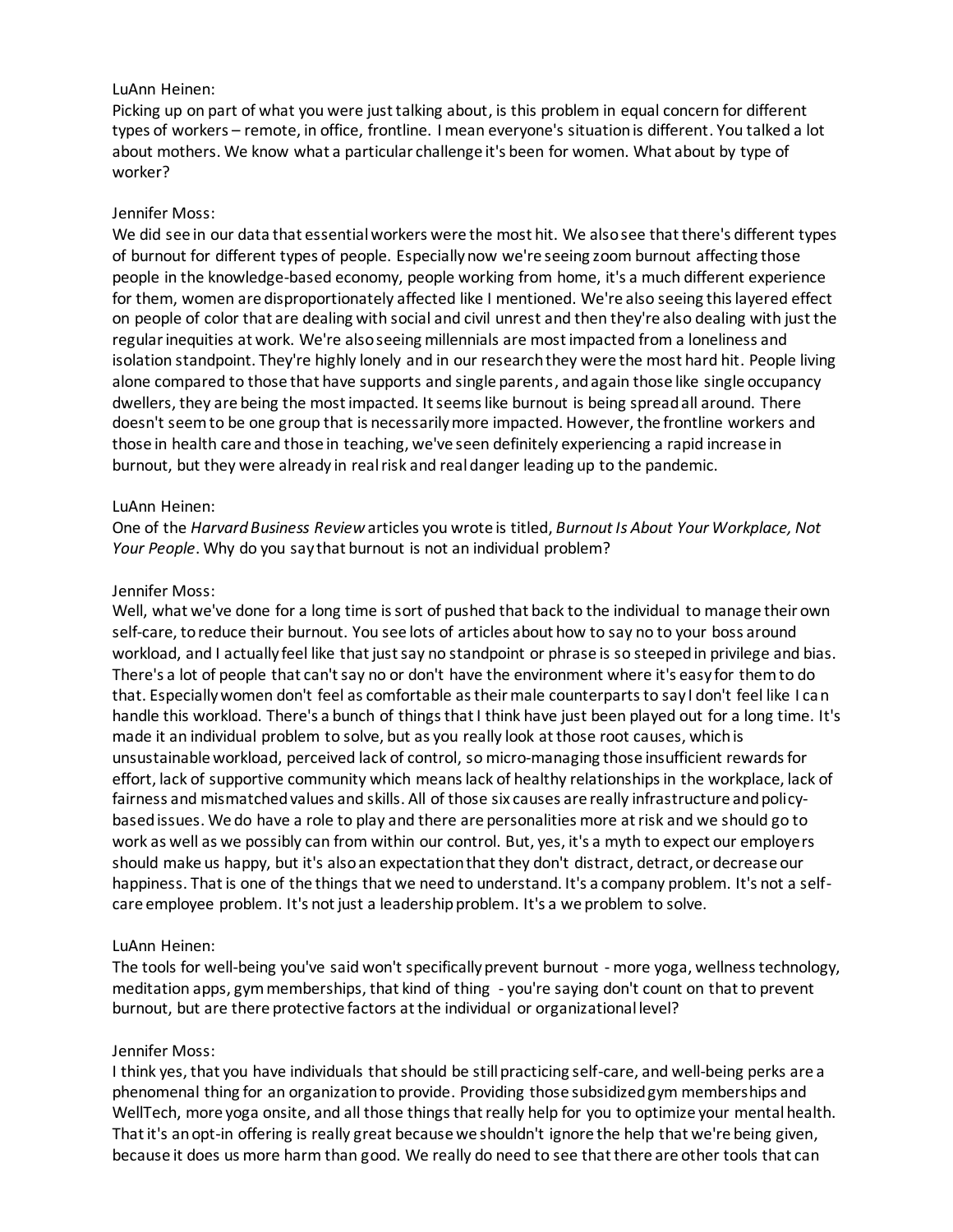solve for burnout that the company has to provide, like creating flexible goals instead of having these concrete goals, having flexible hours and understanding that right now it's not business as usual. If people need to take breaks at certain times of the day, because there's homeschooling of kids or whatever that is or even just dealing with grief, that there's support around that. We need to make mental health a safe word at work. That means creating psychological safety, allowing conversations between managers and their employees be completely safe, having mental health training for managers so when someone comes to them with a problem or wants to talk about potential risk of burnout, that they know where to go, they know where to direct their employees to go. There's different types of tools that you would use to prevent burnout versus the tools that you would provide to help employees manage their self-care.

## LuAnn Heinen:

At the organizational level, if you're trying to get a handle on how big is my problem in this company, you've said before that employee engagement is a poor benchmark when it comes to assessing employee burnout. Can you talk a little bit about that?

## Jennifer Moss:

Yes, in the MBI, which is the *Maslach Burnout Inventory*, kind of the gold standard of measuring burnout, engagement or lack of engagements are antipodes, sothe idea that they both are polar of each other - you have no engagement, it's a sign of burning out; high engagement, prophylactic to burnout. The thing is that is inaccurate in what we're finding with our data right now in that you can be highly engaged in those engagement numbers, especially when organizations are tracking engagement as sort of a benchmark for people being well, that isn't really true because I know, and we've seen this across the board and in my work consulting, that people with high levels of engagement can also fall victim to sort of obsessive passion or passion driven burnout. You see that in leadership, you see that in people like doctors and nurses who are very compassionate and empathetic and they end up with empathy and compassion fatigue. It doesn't mean that they're not engaged. It doesn't matter that they're so productive and they're putting in all the hours and they're doing a lot of good work, that doesn't necessarily mean that engagement is not making them burnt out. It's an important factor because we do see a lot of people that have high engagement that they're less likely to burn out, and it does decrease the risk, but it's not just the polar opposite. Organizations that are measuring just engagement or just burnout, should be actually figuring out how to combine those two data insights together to come up with the real sort of picture of burnout in their organizations.

# LuAnn Heinen:

If engagement isn't a useful metric, what are some leading indicators of burnout that managers can look for?

#### Jennifer Moss:

Managers can look for lack of engagement and just a feeling of exhaustion. Lack of engagement is predictor, but mixed with people feeling regularly exhausted by their work, dreading of work and the frequency of that. People feeling exhausted by their work, sort of in these compressed workloads, say accountants feel like that during tax time, and you see teachers feeling like that in June. That's normal and often if you ask, how do you think you'll feel in three months, they'll say we're back to normal again. It's more if you start to see people expressing cynicism and that belief that it's sort of fatalist, that this is going to be like this forever and I'm going to feel like this for a long time or it's not going to get better in three months. When they start to predict that they're in this for the long haul, that's where you start to see people really getting into a point of being ill. You lose them. Retention is a big problem in that a predictor of attrition happens when you see people in that place where they're not predicting that it's going to get better. That sweet spot where you find people who are really just at risk of burnout or burning out in the moment.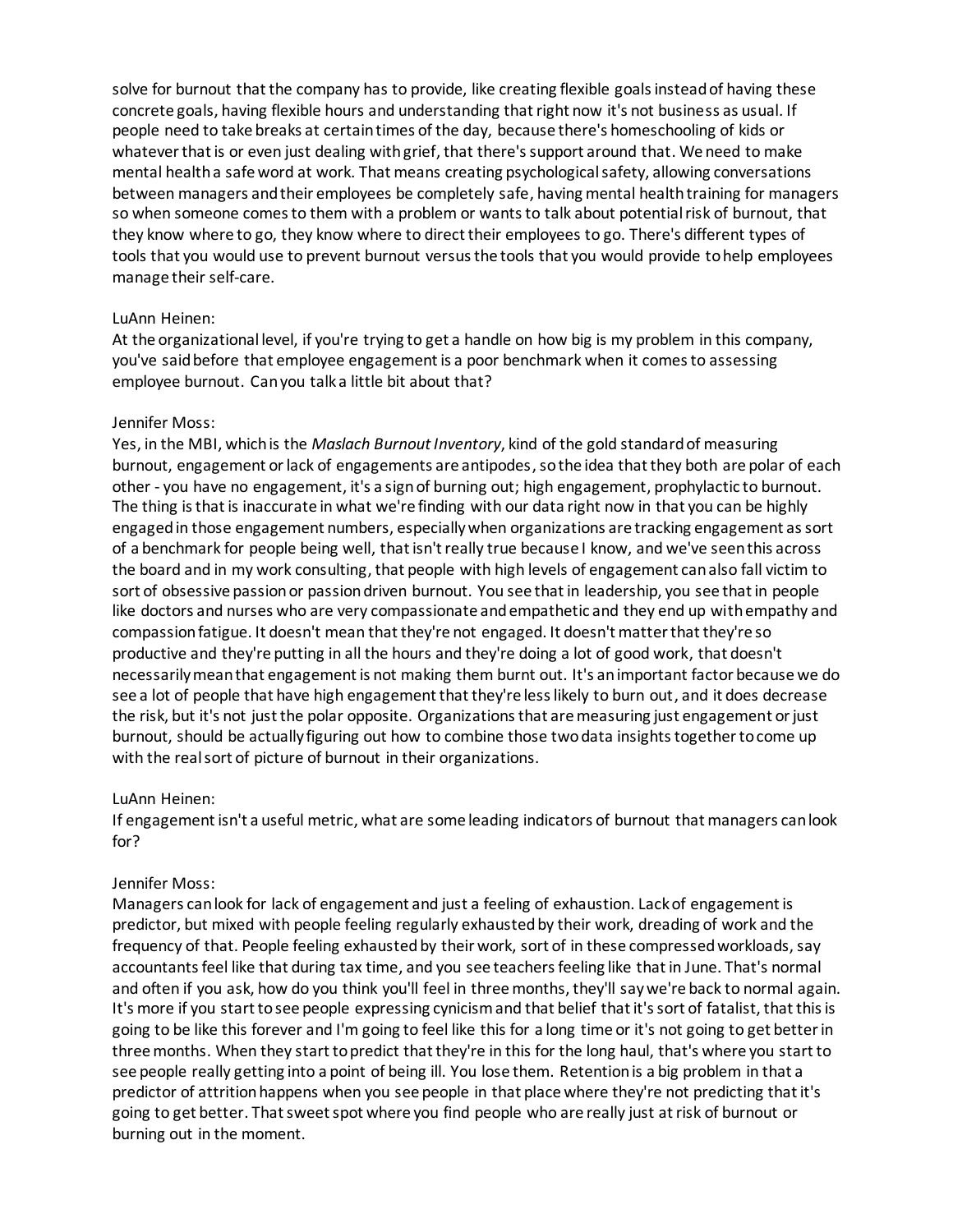## LuAnn Heinen:

So how can leaders show up most effectively when burnout is at issue?

## Jennifer Moss:

I think it's an overarching theme of the book and I just wrote an article about empathetic leadership and how important that is. We need to be very careful of not sort of following the golden rule, do unto others as you had done onto yourself. I mean, you can give an example of a 65-year-old white male leader; the way that he might want to be treated could be different than a 23-year-old recent graduate woman of color. We need to start thinking of do unto others as they would have done unto themselves. That requires active listening and sort of golden rule 2.0 in empathetic leadership and human centered leadership. We need to be better listeners. We need to be sort of anthropological, like what are the things that are going on in your life potentially that can impact all these other areas of work? How do I make sure people have more voice at the table? How can I encourage dissenting opinions? How do I make it so that there's turn taking in meetings, that there's emotional sensitivity and psychological safety. That's how managers really need to be thinking. It's all rooted in empathy because empathy is really upstream. The more we prescribe that mindset and that way of thinking about our people in the organization, the more likely we'll catch these problems before they become much bigger and harder to fix.

## LuAnn Heinen:

That's helpful. What would be your top three tips for organizations?

## Jennifer Moss:

First, I would say to ask, gather data, be better at checking in. Every Friday have that kind of meeting where you ask people to share how their week went, what were the barriers, what were the barriers of de-motivation and what tools did they use to motivate? What do they really love about their week? What were things that created purpose or meaning in their work and making sure that people can job craft their role so that it brings more purpose and meaning into their job. So definitely checking in and having conversations that aren't just tactical or transactional, much more about what's going on in everyone's life. Also for leaders we found this year, because we've sort of flattened the hierarchy, there's a lot of CEOs who are also working parents who have had to work from home and go through this or people that have been pushed out as an essential worker and are dealing with things that are the same as that person that might be considered a subordinate or their boss. It's that kind of flattening that's really been helpful and maybe creating more of those kind of conversations. I would also say that we need to get better at being reasonable about where we're at right now and reminding ourselves that this is not business as usual, that we have no frame of reference for this, that we need to have grace and compassion for each other. There's a lot of learning and lack of mastery and lack of self-efficacy. So all of those feelings are just making us feel a little less available, maybe mentally, all the time. We also dealing with brain fog, which is a big problem for a lot of people, just chronic stress and our brains whether we realize it or not, have been impacted this year. We just need to give a little bit more flexibility and grace and compassion, like I said, and everyone can be doing that in the organization.

And I think thirdly, and finally, it's really getting a better understanding and education around what burnout is and looking to get more data information around that, asking are people frequently feeling these things? What is it as an employer or manager that I need to know, what kind of mental health 101 can I be taking right now so that I can be a better, more educated manager for my people. It's great to be empathetic, but if you have empathy without knowledge and the right tools and support systems in place, once again it becomes more of a well-being tactic and optimization tactic versus a really strong, organized, and systemic approach to solving for burnout.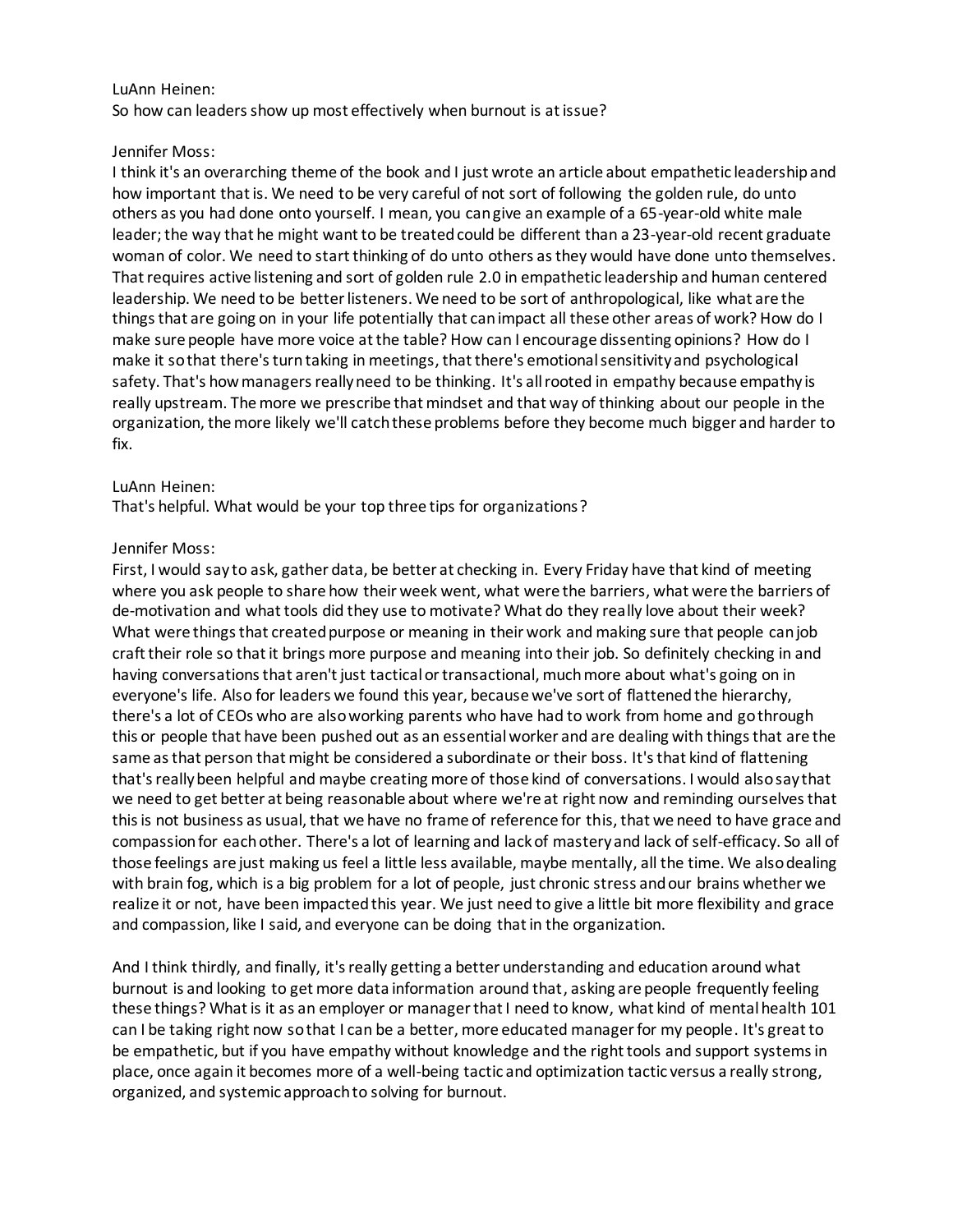## LuAnn Heinen:

What I think you're saying is you can be a wonderful listener and you can show a lot of empathy, but if you as a leader or as an organization aren't able to lighten the load and the burden on people or hire more people or offer part-time schedules, then it may not be so effective.

## Jennifer Moss:

That's exactly it. The problem that I've seen is that there's a lot of data gathering, which is great and I know this is something I mentioned in the book quite a bit in my interview with Dr. Maslachand she's felt this for decades, is that we go and ask people how they're feeling, we do probably have a good intention around asking these questions, but then we get the feedback and we don't do anything with it and we don't talk about what we can do or we can't do. We're not transparent about what we've learned. I think that's a really big problem because we decrease trust, which is one of the most important aspects to a culture that doesn't have burnout is high trust will reduce burnout. So don't ask if you can't do something about it. Also think okay, but I can ask and do something about it. It is not as hard as I think. It doesn't need to be this major overhaul of our entire infrastructure. We just need to start like with weekly check-ins as a way to get really good, small data. What are we learning about the themes of our group? What is the dynamic of my team that I can do something about? Every manager can do something about their teamif they just know what are the big resonant themes that keep sort of bothering and upsetting and stressing out their group. We have to look at it in a micro way, that it's about small steps, small effective and regular steps that aren't just taking a survey once a year and then deploy some sort of program and end it after a year. Do something weekly, make it micro and make it actionable, and then you'll start to build trust. Then that grows across the organization.

## LuAnn Heinen:

Can you share any real world or real company examples of employers that have taken action and serve as something of a success story?

#### Jennifer Moss:

Yes, I have dozens and one of them really stood out for me. There was a couple, one of them was Continuum. I talked to Elaine Davis and she had started to work with this company called Branch. She had to actually take tens of thousands of employees and move them from these service centers, call centers, and move them home. Most of these people that worked for her didn't have post-secondary education, some of them didn't have high school, some of them it was their first job, some of them were last jobs. She really tried to help women who had previous incarcerations. She had come actually from a big, huge pharmaceutical company, wanted to do something meaningful in a workforce that was much different. So she took them all offline and, again, worked with this company Branch to be able to provide them their pay when they needed it. Instead of every two weeks, what she did was she made it so that she could have them basically work and when they needed that money, they could borrow 50% of their pay at any time. For them, especially during the pandemic where they were in real trouble and they were waiting on support, that was a massive help. I was able to interview one of the people that she helped and it was the difference between food stamps or having food on the table. We can't forget about this other part of the workforce, where every two weeks getting a paycheck doesn't matter to them, although lots of people are living paycheck to paycheck, having sort of a really innovative way of being able to support people with basic needs, like pay was an interesting and profound idea that I had never heard before and she just put that into action. Starting before the pandemic, but when it came to actually being in the middle of a crisis, it was probably the most important factor that helped retain almost all of her tens of thousands of people that were working for her.

# LuAnn Heinen:

That's great. Basic needs, lack of basic needs and the whole Maslow hierarchy, it's a major source of stress.